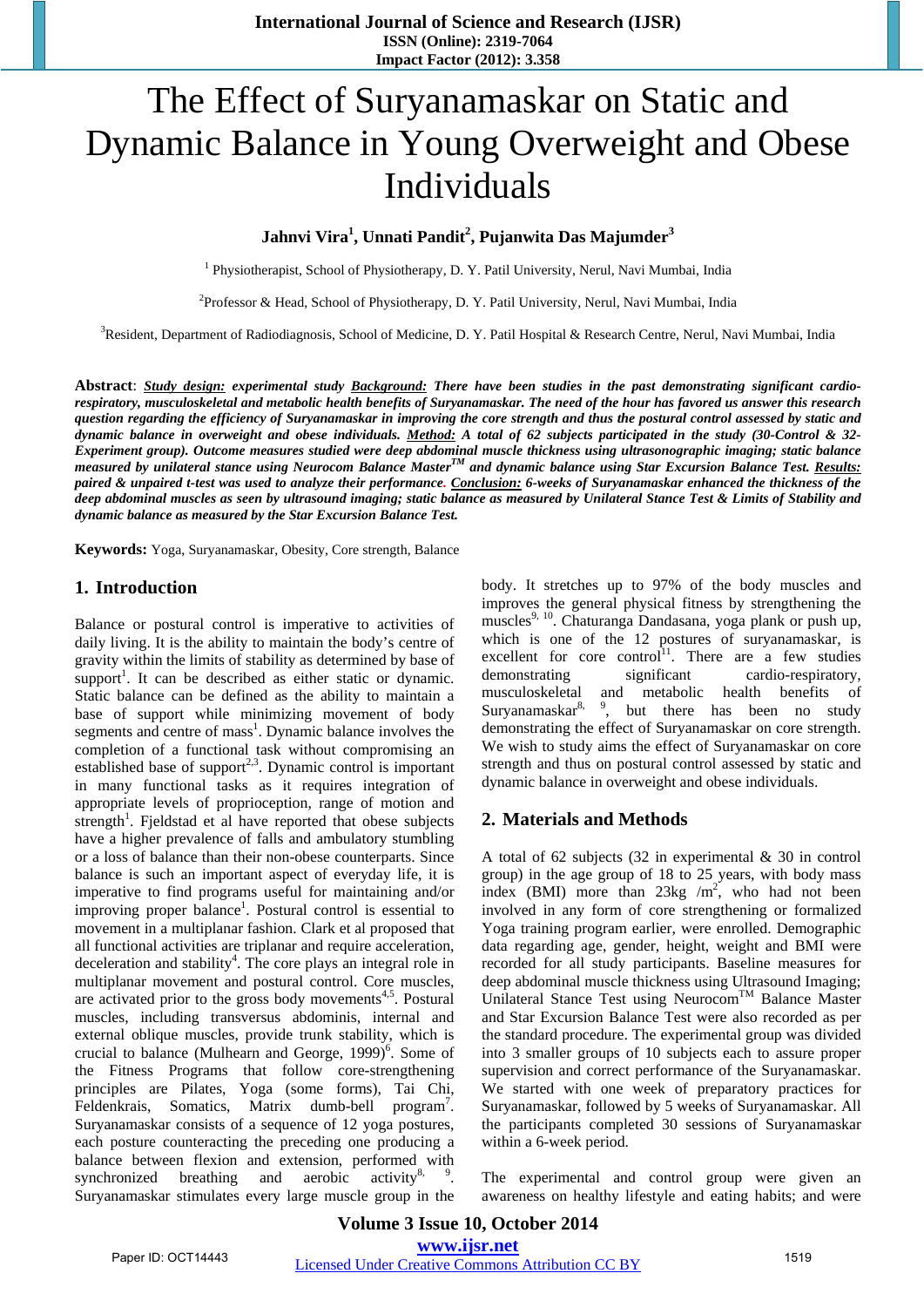allowed to continue their daily activities during this time period.

**Ethical approval:** The study was approved by the Ethics & Research Committee at Pad. Dr. D. Y. Patil University. All subject identification information that was collected during research has been kept strictly confidential.

**Data Analysis.** Data was collected on a data sheet & encoded for computerized analysis using SPSS 16. Tables were made using Microsoft Word and figures were plotted using Microsoft Excel 2007. Statistical analysis of the two group reveal a p value>0.05(insignificant) showing that the two groups are homogeneous with respect to age, height, weight and BMI.

# **3. Descriptive Analysis**

**Table 1(a):** Comparison of external oblique muscle thickness over a period of 6 weeks in experimental group

| -----------<br>ക്ക                                   |      |            |                                                |      |             |       |         |  |  |
|------------------------------------------------------|------|------------|------------------------------------------------|------|-------------|-------|---------|--|--|
| External<br>oblique                                  |      | <b>PRE</b> |                                                |      | <b>POST</b> |       |         |  |  |
| muscle                                               |      |            |                                                |      |             |       |         |  |  |
|                                                      | Mean | SD         | Std                                            | Mean | <b>SD</b>   | Std   | P Value |  |  |
|                                                      |      |            | Error                                          |      |             | Error |         |  |  |
| Relaxed                                              |      |            | $[0.4353] 0.1118] 0.0198 0.4687 0.0969 0.0171$ |      |             |       | 0.090   |  |  |
| Contracted 0.4584 0.0910 0.1609 0.5450 0.0879 0.0155 |      |            |                                                |      |             |       |         |  |  |

\*p value  $< 0.05$  is significant.

Inference: There was an improvement in external oblique thickness at the end on 6 weeks

**Table 1 (b):** Comparison of internal oblique muscle

| thickness over a period of 6 weeks in experimental group |      |     |       |                      |     |       |       |  |
|----------------------------------------------------------|------|-----|-------|----------------------|-----|-------|-------|--|
| <i>Internal</i>                                          |      | Pre |       |                      |     |       |       |  |
| Oblique<br>Muscle                                        | Mean | SD. | Std   | Mean                 | SD. | Std   | P     |  |
|                                                          |      |     | Error |                      |     | Error | Value |  |
| Relaxed 0.5445 0.1025 0.0181                             |      |     |       | 0.5961 0.1165 0.0206 |     |       | 0.009 |  |
| Contracted 0.6391 0.1236 0.0219 0.7319 0.1446 0.0255     |      |     |       |                      |     |       |       |  |

\*p value  $< 0.05$  is significant.

Inference: There was an improvement in internal oblique thickness at the end on 6 weeks

**Table 1(c):** Comparison of transversus abdominis muscle thickness over a period of 6 weeks in experimental group

| <b>Transversus</b>                                  | Pre |                                                                                 |      |     |       |                  |
|-----------------------------------------------------|-----|---------------------------------------------------------------------------------|------|-----|-------|------------------|
| abdominis Mean                                      | SD  | Std                                                                             | Mean | -SD | Std   | $\boldsymbol{P}$ |
| muscle                                              |     | Error                                                                           |      |     | Error | Value            |
| Relaxed                                             |     | $0.2808 \mid 0.0670 \mid 0.0118 \mid 0.3159 \mid 0.0687 \mid 0.0121 \mid 0.008$ |      |     |       |                  |
| Contracted 0.4305 0.1091 0.0193 0.500 0.1019 0.0180 |     |                                                                                 |      |     |       |                  |

\*p value  $< 0.05$  is significant.

Inference: There was an improvement in transversus abdominis thickness at the end on 6 weeks

**Table 2:** Comparison of sway velocity using unilateral

| stance test over a period of 6 weeks in experimental group          |            |    |       |      |     |       |       |  |  |
|---------------------------------------------------------------------|------------|----|-------|------|-----|-------|-------|--|--|
| Unilateral                                                          | <b>PRE</b> |    |       |      |     |       |       |  |  |
| stance test                                                         |            |    |       |      |     |       |       |  |  |
|                                                                     | Mean       | SD | Std   | Mean | SD. | Std   |       |  |  |
|                                                                     |            |    | Error |      |     | Error | Value |  |  |
| Eyes open   1.2766 0.18003   1.01838   1.8312 0.54755 3.09742 0.334 |            |    |       |      |     |       |       |  |  |
| Eyes closed 7.2734 0.72851 4.12107 4.6625 0.58577 3.31363           |            |    |       |      |     |       |       |  |  |

 $*$ p value < 0.05 is significant.

Inference: there was a reduction (improvement) in the sway velocity with eyes closed at the end of 6 weeks

| Table 3: Comparison of reach distance using star excursion  |  |
|-------------------------------------------------------------|--|
| balance test over a period of 6 weeks in experimental group |  |

| <b>SEBT</b> | PRE     |           |        |               | POST   |        |                  |  |
|-------------|---------|-----------|--------|---------------|--------|--------|------------------|--|
|             | Mean    | <b>SD</b> | Std    | Mean          | SD     | Std    | $\boldsymbol{P}$ |  |
|             |         |           | Error  |               |        | Error  | Value            |  |
| Anterior    | 68.031  | 4.9342    | 0.8722 | 78.080        | 8.8392 | 1.5626 |                  |  |
| Antero-     | 71.2741 | 5.1207    | 0.9052 | 80.07218.6317 |        | 1.5259 | $\Omega$         |  |
| medial      |         |           |        |               |        |        |                  |  |
| Medial      | 70.577  | 4.1800    | 0.7389 | 78.491        | 8.5465 | 1.5108 | $\Omega$         |  |
| Postero-    | 66.4961 | 5.2323    | 0.9250 | 74.3741       | 9.6429 | 1.7046 | $\Omega$         |  |
| medial      |         |           |        |               |        |        |                  |  |
| Posterior   | 59.815  | 5.6444    | 0.9978 | 67.313        | 6.6279 | 1.1717 | $\Omega$         |  |
| Postero-    | 53.849  | 6.8161    | 1.205  | 62.229        | 7.6722 | 1.3563 | $\Omega$         |  |
| lateral     |         |           |        |               |        |        |                  |  |
| Lateral     | 44.234  | 6.8838    | 1.2169 | 53.907        | 8.1412 | 1.4392 | $\Omega$         |  |
| Antero-     | 63.010  | 5.9671    | 1.048  | 72.192        | 7.0503 | 1.2463 | $\Omega$         |  |
| lateral     |         |           |        |               |        |        |                  |  |

\*p value  $< 0.05$  is significant.

Inference: There was an improvement in the reach distance in all directions, at the end of 6 weeks

**Table 4 (a):** Inter group comparison of external oblique muscle thickness over a period of 6 weeks

| External                 |      | Experimental | Control |      |     |                                     |       |
|--------------------------|------|--------------|---------|------|-----|-------------------------------------|-------|
| <i><b>Oblique</b></i>    | Mean | SD           | Std     | Mean | SD. | Std                                 |       |
|                          |      |              | Error   |      |     | Error                               | Value |
| Relaxed 0.4687   0.0969  |      |              |         |      |     | 0.0171 0.4490 0.10319 0.01884 0.440 |       |
| Contracted 0.5450 0.0879 |      |              |         |      |     | 0.0155 0.4708 0.10688 0.01951 0.004 |       |

#### \*p value  $< 0.05$  is significant.

Inference: The external oblique muscle thickness in the experimental group shows significant improvement in contracted state after 6 weeks compared to the control group.

**Table 4 (b):** Inter group comparison of internal oblique muscle thickness over a period of 6 weeks

| <i>Internal</i><br><i><b>Oblique</b></i> | Experimental |    |                                               | Control |    |                              |       |
|------------------------------------------|--------------|----|-----------------------------------------------|---------|----|------------------------------|-------|
| Muscle                                   | Mean         | SD | Std<br>Error                                  | Mean    | SD | Std<br>Error                 | Value |
|                                          |              |    |                                               |         |    |                              |       |
| Relaxed 0.5961 0.1165                    |              |    | 0.0206                                        |         |    | 0.6000 0.11282 0.02060 0.894 |       |
| Contracted 0.7319 0.1446                 |              |    | $0.0255$ $0.6757$ $0.12433$ $0.02270$ $0.104$ |         |    |                              |       |

\*p value  $< 0.05$  is significant.

Inference: The internal oblique muscle thickness in the experimental group does not show significant improvement in relaxed and contracted state after 6 weeks compared to the control group.

| Table 4 (c): Inter group comparison of transversus  |
|-----------------------------------------------------|
| abdominis muscle thickness over a period of 6 weeks |

| <b>Transversus</b><br>Abdominis    | Experimental |               |        |      |    |                              |       |  |  |  |
|------------------------------------|--------------|---------------|--------|------|----|------------------------------|-------|--|--|--|
| Muscle                             | Mean         | SD.           | Std    | Mean | SD | Std                          | P     |  |  |  |
|                                    |              |               | Error  |      |    | Error                        | Value |  |  |  |
| Relaxed                            |              | 0.3159 0.0687 | 0.0121 |      |    | 0.3383 0.08309 0.01517 0.251 |       |  |  |  |
| Contracted 10.500 10.1019 1 0.0180 |              |               |        |      |    | 0.4843 0.12146 0.02218 0.580 |       |  |  |  |

\*p value  $< 0.05$  is significant.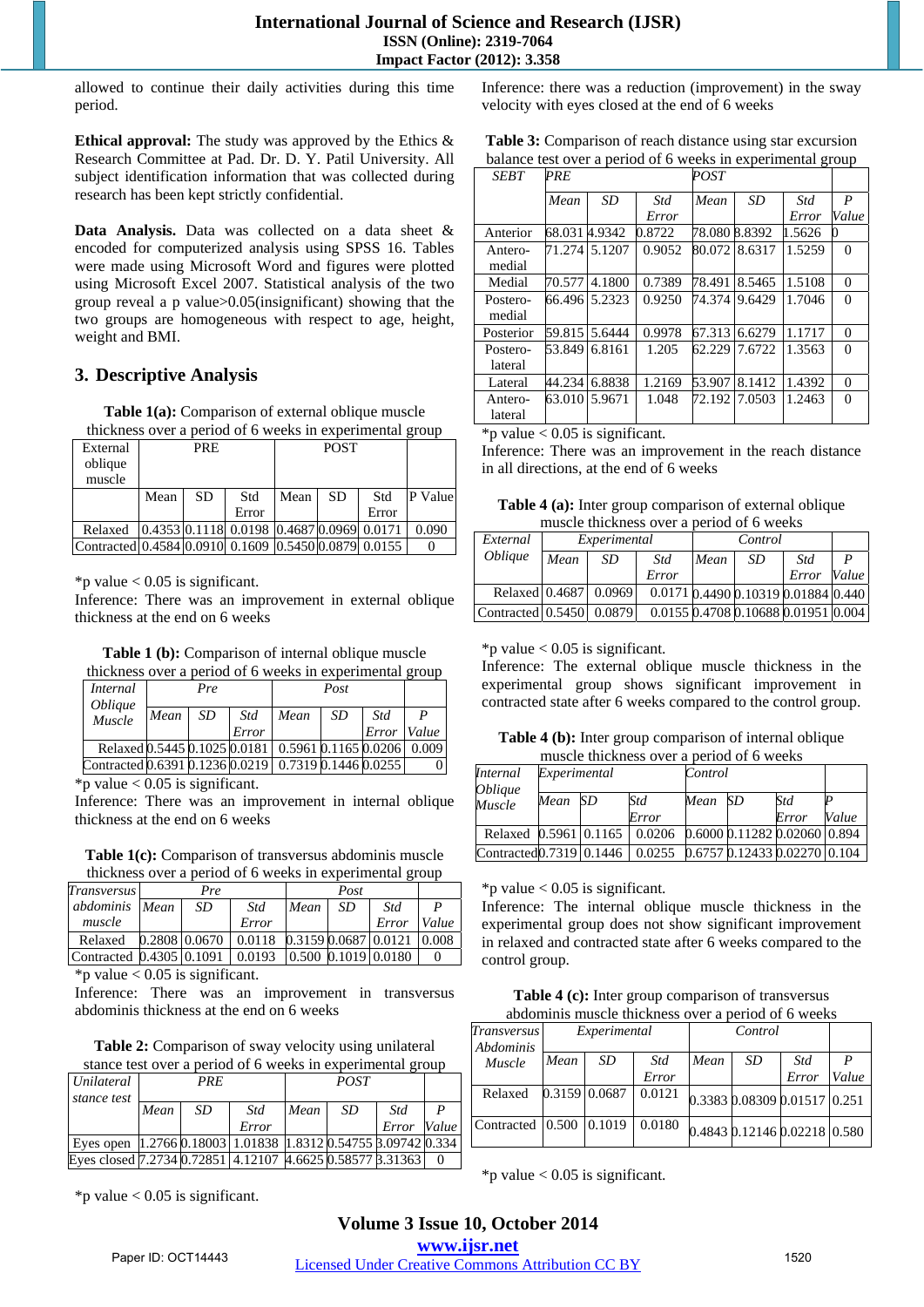Inference: The Transversus abdominis muscle thickness in the experimental group does not show significant improvement in contracted and relaxed state after 6 weeks compared to the control group.

**Table 5:** Inter group comparison of sway velocity using unilateral stance test over a period of 6 weeks

|                                                                          | umment same test over a pence or o weeks |              |            |      |         |       |       |  |  |  |  |
|--------------------------------------------------------------------------|------------------------------------------|--------------|------------|------|---------|-------|-------|--|--|--|--|
| Unilateral                                                               |                                          | Experimental |            |      | Control |       |       |  |  |  |  |
| <i>Stance Test</i>                                                       |                                          |              |            |      |         |       |       |  |  |  |  |
|                                                                          | Mean                                     | SD           | <b>Std</b> | Mean | SD.     | Std   |       |  |  |  |  |
|                                                                          |                                          |              | Error      |      |         | Error | Value |  |  |  |  |
| Eyes open   1.8312 0.54755   3.09742   4.4683   .65036   3.56217   0.003 |                                          |              |            |      |         |       |       |  |  |  |  |
| Eyes closed 4.6625 0.58577 3.31363 9.9867 39767 2.17810                  |                                          |              |            |      |         |       |       |  |  |  |  |
|                                                                          |                                          |              |            |      |         |       |       |  |  |  |  |

 $*$ p value < 0.05 is significant.

Inference: The Sway Velocity in the experimental group shows significant improvement after 6 weeks compared to the control group.

**Table 6:** Inter group comparison of reach distance using star excursion balance test over a period of 6 weeks

| Sebt                                                      |      | Experimental |                                                   |      |    |                      |       |  |  |  |  |
|-----------------------------------------------------------|------|--------------|---------------------------------------------------|------|----|----------------------|-------|--|--|--|--|
|                                                           | Mean | SD.          | Std                                               | Mean | SD | Std                  | P     |  |  |  |  |
|                                                           |      |              | Error                                             |      |    | Error                | Value |  |  |  |  |
| Anterior                                                  |      |              | 78.080 8.8392 1.5626 61.300 5.6303 1.0279         |      |    |                      |       |  |  |  |  |
| Antero-medial                                             |      |              | 80.072 8.6317 1.5259                              |      |    | 62.000 5.7745 1.0543 |       |  |  |  |  |
| Medial                                                    |      |              | 78.491 8.5465   1.5108   61.083   3.8776   0.7080 |      |    |                      |       |  |  |  |  |
| Postero-medial 74.374 9.6429 1.7046 59.433 8.7479 0.6843  |      |              |                                                   |      |    |                      |       |  |  |  |  |
| Posterior#                                                |      |              | 67.313 6.6279 1.1717 58.267 4.9020 0.8950         |      |    |                      | 0.209 |  |  |  |  |
| Postero-lateral 62.229 7.6722 1.3563 55.817 5.1335 0.9373 |      |              |                                                   |      |    |                      |       |  |  |  |  |
| Lateral                                                   |      |              | 53.907 8.1412 1.4392 51.583 6.0302 1.1010         |      |    |                      | 0     |  |  |  |  |
| Antero-lateral                                            |      |              | 72.192 7.0503 1.2463 59.033 5.4850 1.0014         |      |    |                      |       |  |  |  |  |

\*p value  $< 0.05$  is significant.

Inference: The reach distance shows a significant improvement in all directions except posterior, in the experimental group compared to the control after 6 weeks.

# **4. Discussion**

We had hypothesized that suryanamaskar is an effective means of strengthening the deep abdominal muscles thus leading to improved static and dynamic balance. The statistical analysis confirmed our hypothesis wherein on comparing the thickness of the deep abdominal muscles and the static & dynamic balance in experimental versus control group; we found that the experimental group showed significant improvement in the thickness of the muscles, static and dynamic balance post intervention as compared to the control group. Attendance and adherence to practice is a very important factor that influences the effectiveness of the Suryanamaskar, a yoga based exercise. In our study, participants attended nearly all of the exercise sessions. This might particularly account for the positive effects of the 6 week intervention.

The deep abdominal muscle thickness measured using Ultrasound Imaging showed a significant improvement the end of 6 weeks of suryanamaskar. External oblique (EO) in contracted state (p=0), internal oblique (IO) in relaxed and contracted state (p=0.009), transversus abdominis (TrA) in relaxed and contracted state ( $p=0.008 \& p=0$ ). This is in agreement to findings of C.M. Norris $12$ , who ascertained the role of external oblique, internal oblique and transversus abdominis as stabilizers of trunk during movement. The reason for the improvement in the core strength could be that, Suryanamaskar is a compilation of 12 yoga postures each posture counteracting the preceding one producing a balance between flexion and extension. The plank  $(5<sup>th</sup>$ posture) and the downward facing dog  $(8<sup>th</sup>$  posture) pose, in particular, are shown to improve the core strength $^{13}$ . Moreover, during the back extension postures, the anterior truck muscles are stretched leading to better contraction in the proceeding posture (Frank-Starling's Law).

The static balance as measured with the Unilateral Stance Test on *Neurocom* Balance Master<sup>TM</sup>, with eyes closed, showed significant improvement (p=0) statistically with mean sway velocity value improving from 7.27 to 4.66 degree/sec, after 6-weeks. The control group shows significant deterioration or increase in the sway velocity with eyes open and closed (p=0.001 for both) after 6-weeks. The stabilization of the trunk is crucial for maintaining balance. Since suryanamaskar training improved trunk stabilization by improving the core strength, it thereby aided in improved static balance too. Training approaches that improve neuromuscular coordination, joint strength and ROM are also likely mechanisms that lead to improved balance<sup>14</sup>. Suryanamaskar is performed by synchronized breathing which helps to improve neuromuscular coordination<sup>9, 15</sup>. It is also known to enhance the strength muscles, flexibility, joint strength and leads to optimum muscle recruitment thereby boosting balance<sup>10</sup>. The reason for the deterioration in the sway velocity could be the statistically significant increase in weight (p=0.013) in the control group after 6-weeks. Oliver Hue et al (2006) concluded that a decrease in balance stability is strongly correlated to an increase in body weight $16$ .

 The goal of the SEBT is to force subjects to disturb their equilibrium to a near maximum and then return back to a state of equilibrium<sup>4</sup>. The SEBT shows a significant improvement in all 8 directions (p=0 in all directions) after 6 weeks of suryanamaskar. The control group did not show a significant difference in SEBT readings after 6 weeks, except for antero-medial direction. In accordance with our findings, it was reported by Johnson et al (2007) that core strengthening exercise could improve dynamic balance in healthy adults.

Thus Suryanamaskar leads to an improvement in core strength which might percolate to an enhanced static and dynamic balance in the experimental group.

# **5. Conclusion**

6-weeks of Suryanamaskar has significant improvement in the thickness of the deep abdominal muscles- external oblique, internal oblique and transversus abdominis as seen by ultrasound imaging. There has been significant improvement on static balance as measured by Unilateral Stance Test and on dynamic balance as measured by the Star Excursion Balance Test.

# **6. Clinical Implications**

The core strength is important for the overall spinal health. It can be used as a preventive adjunct to people predisposed to